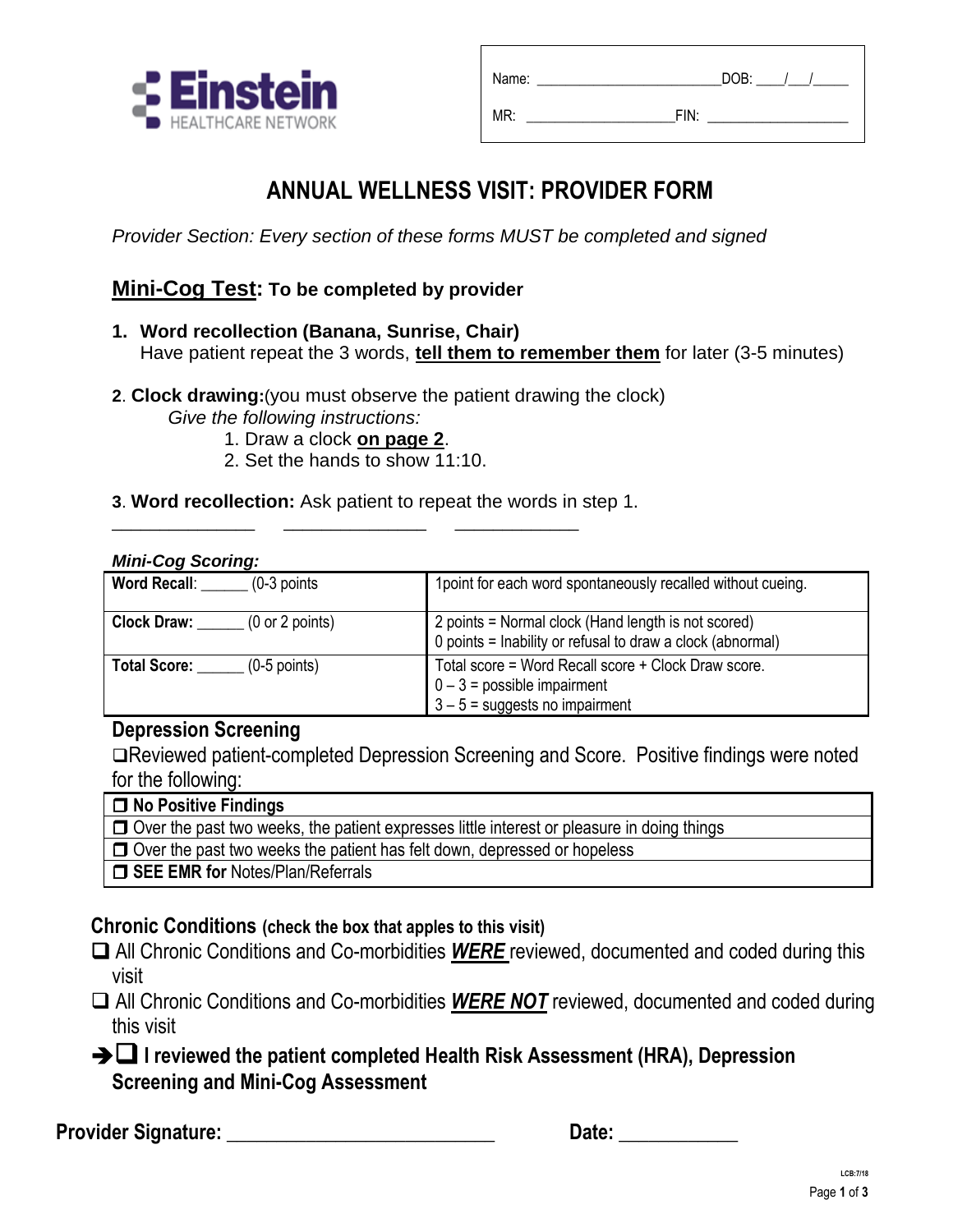

| Name: | DOB: |
|-------|------|
| MR:   | FIN: |

# **ANNUAL WELLNESS VISIT: PROVIDER FORM**